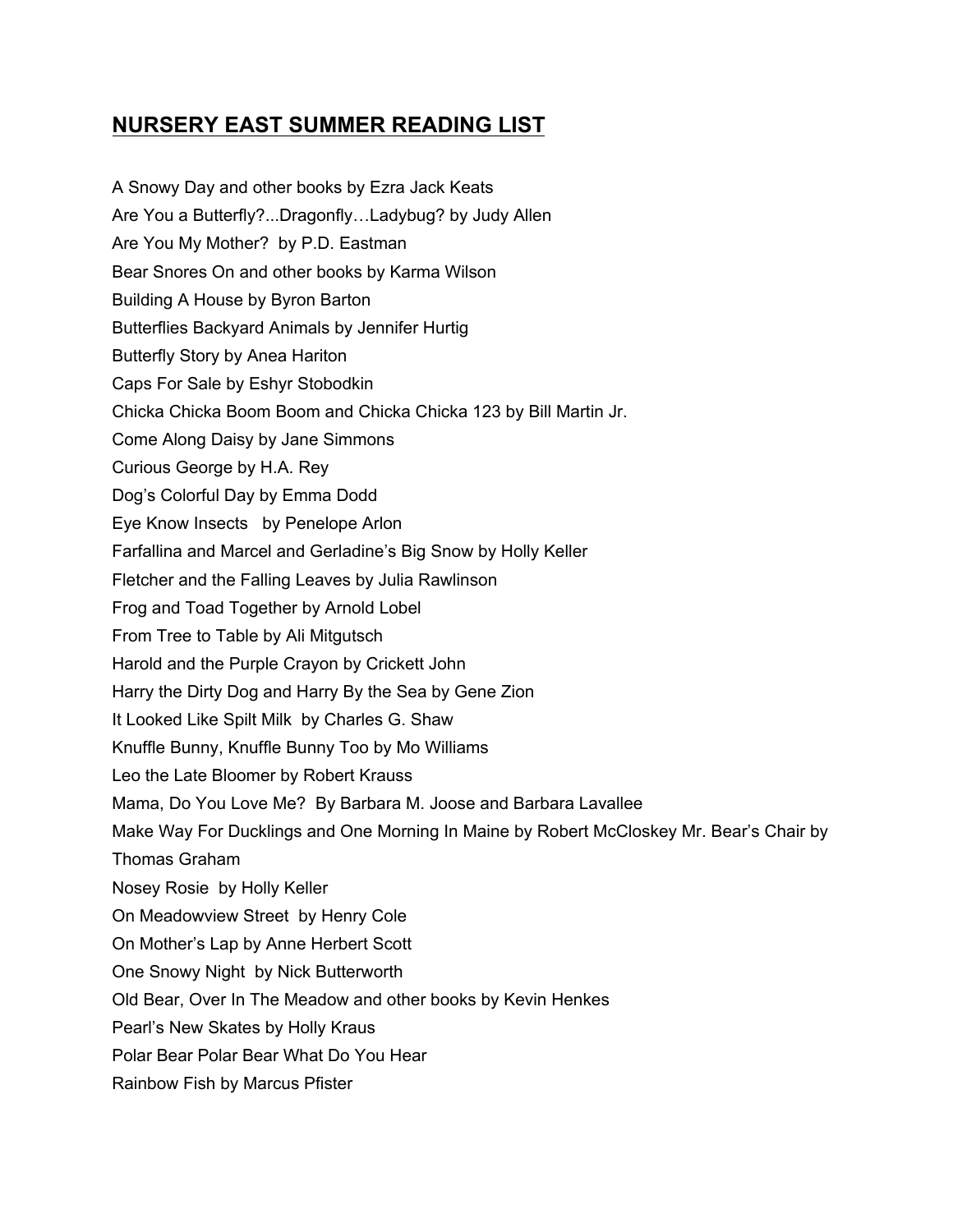Stranger In the Woods by Carl R. Sams and Jean Stoick Swimmy by Leo Lionni The Doorbell Rang, Goodnight Owl by Pat Hutchins The Happy Day by Ruth Krauss The Hat and The Mitten by Jan Brett The Runaway Bunny by Margaret Wise Brown The Little Yellow Leaf by Carin Burger The Lion and the Little Red Bird by Elissa Kleven The Very Hungry Caterpillar, The Tiny Seed by Eric Carl This Tree Counts by A. Formento Turtle Splash, Scoot by Cathryn Falwel When Winter Comes by Nancy Van Loan

## **NURSERY WEST SUMMER READING LIST 2015**

Airport by Byron Barton Are We There Yet, Daddy? by Virginia Walters Ask Mr. Bear by Marjorie Flack The Bebop Express by H. L. Panahi Before We Eat: From Farm to Table by Pat Brisson The Best Nest by P.D. Eastman Birdsongs by Betsy Franco and Steve Jenkins The Bridge is Up by Babs Bell Bunnies on the Go: Getting from Place to Place by Rick Walton Can you find these Birds? by Carmen Bredeson and Lindsey Cousins The Doorbell Rang, Goodnight Owl, and Happy Birthday Sam by Pat Hutchins Emma's Lamb and A Quilt for Baby by Kim Lewis A Fairy Went a-Marketing by Rose Fyleman Farmer Brown Shears his Sheep by Teri Sloat Growing Vegetable Soup, and Feathers for Lunch by Lois Ehlert Hoot; Little Bear Lost; and Little Bear's Trousers by Jane Hissey How Groundhog's Garden Grew by Lynne Cherry I Fly by Anne Rockwell In the Hush of the Evening by Nancy Price Graff Kitten's First Full Moon by Kevin Henkes Lion and the Little Red Bird by Elisa Kleven